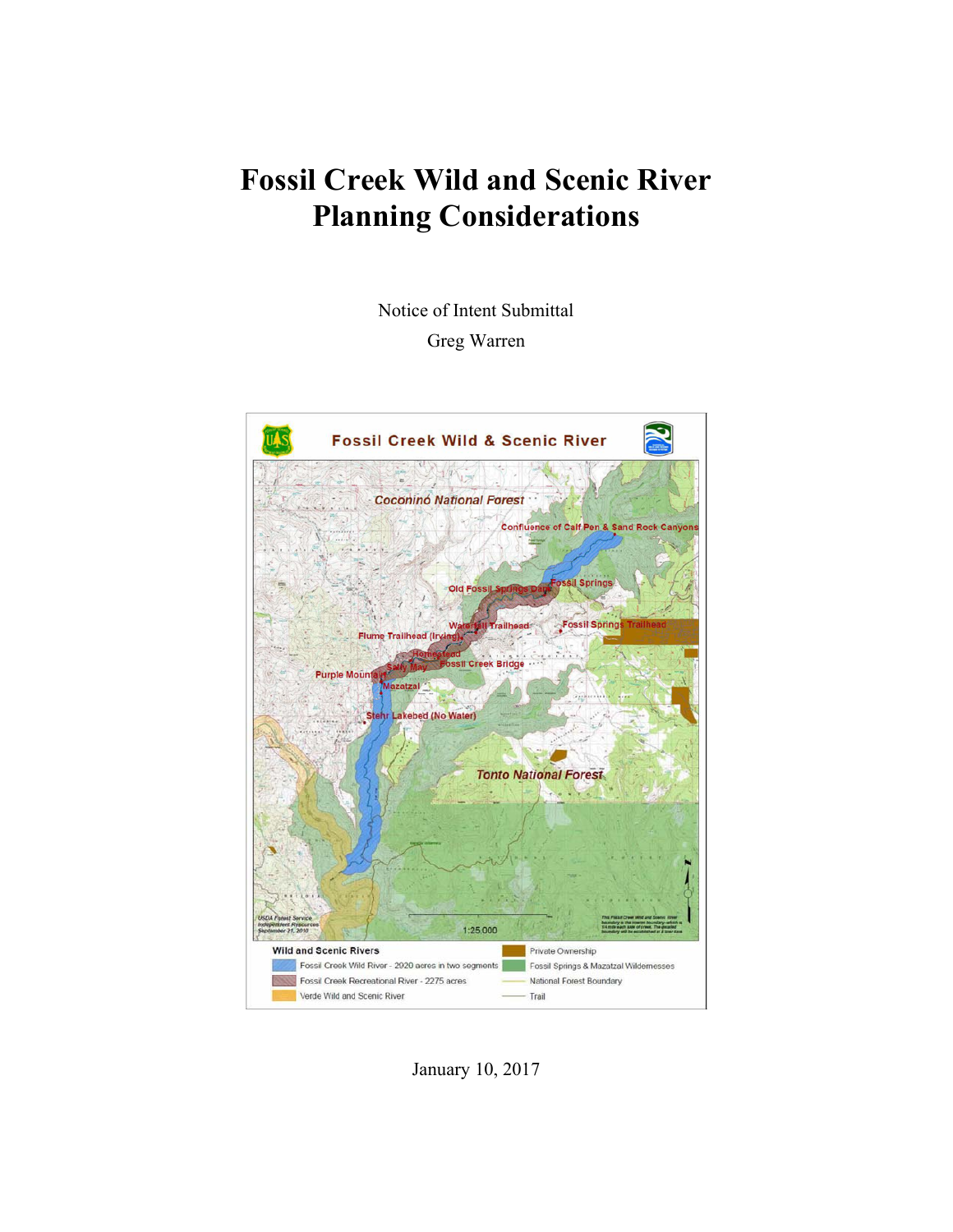# **Contents**

# **I. The CRMP and Land Management Planning**

The Wild and Scenic Rivers Act (Public Law 99-59) requires a comprehensive river management plan (CRMP) that will "provide for the protection of the river values" and that "shall address resource protection, development of lands and facilities, user capacities, and other management practices…to achieve the purposes of this Act" (Section 3 (d)(1)). For those rivers designated before January 1, 1986, the CRMP is required to be developed within 10 years (Section  $3(d)(2)$ ).

In addition, to address requirements of the National Forest Management Act, managers need to establish through plan amendments (or revisions) components that address (1) desired visitor experience opportunities and settings, and (2) the Outstandingly Remarkable Values (ORVs), including protecting its aesthetic, scenic, historic, archaeologic, and scientific features. Supporting standards and guidelines need to be established to achieve desired conditions and objectives, and monitoring methods are to be described.

The CRMP direction needs to be developed through both a programmatic and site-specific NEPA processes for the purpose identifying and protecting ORVs of the Fossil Wild and Scenic River (WSR) as required by the Wild and Scenic Rivers Act and the 1982 Final Revised Guidelines for Eligibility, Classification and Management of River Areas (47 FR 39453).

The CRMP and amended (or revised) Forest Plan should address the following W&SR planning requirements:

- 1. Include specific, measurable limits on visitor use.
- 2. Discuss the maximum number of people that can be received in a river corridor.
- 3. Make an explicit tie between the kinds and amounts of visitor and other public use and the protection and enhancement of outstandingly remarkable values.
- 4. Make an explicit tie between the location and size of facilities in the river corridor and protection and enhancement of outstandingly remarkable values.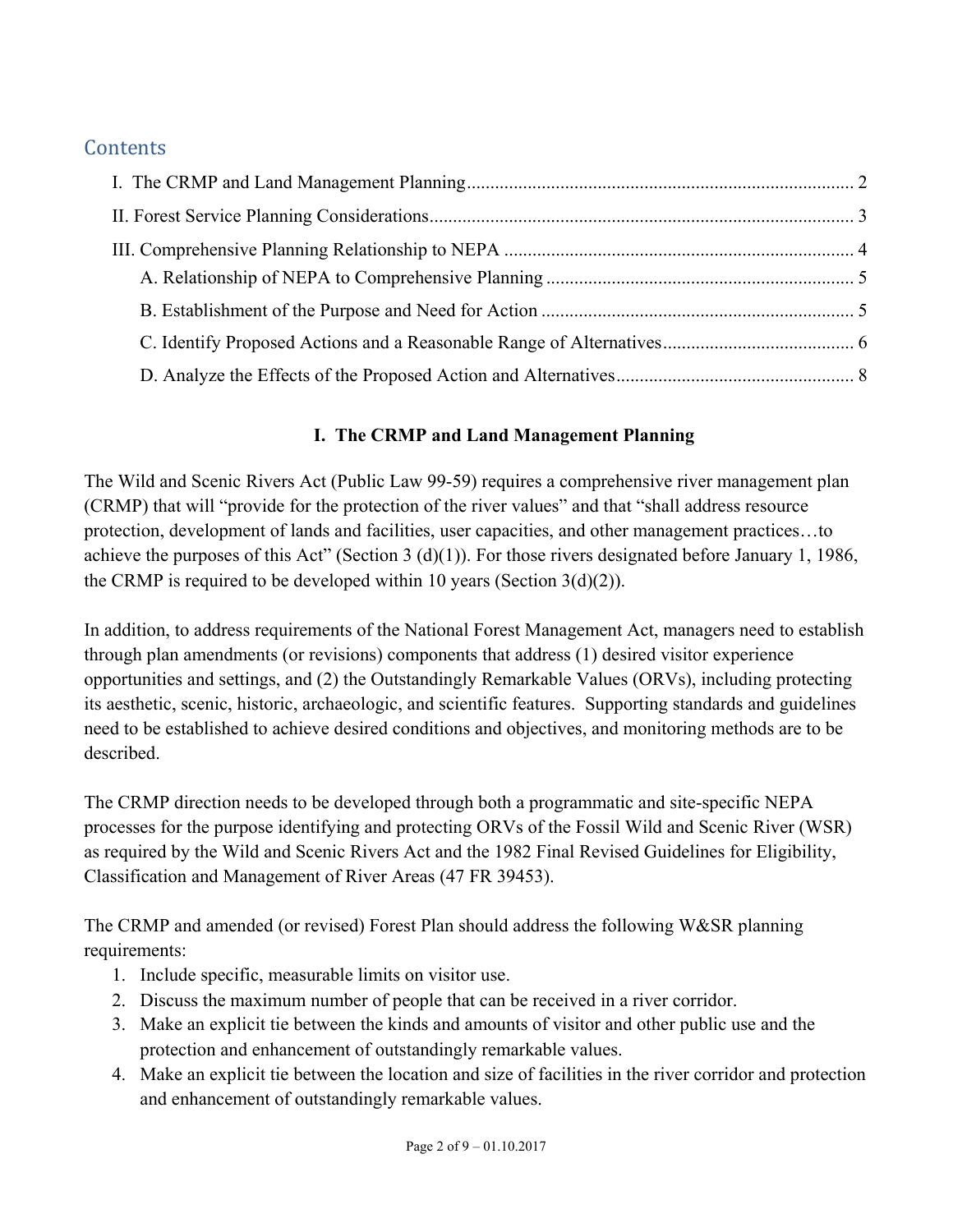- 5. Describe an actual level of visitor use that will not adversely impact or degrade outstandingly remarkable values.
- 6. Specify an appropriate quantity of use based on an analysis of resource values and desired conditions, not necessarily previous or current use levels.
- 7. Include proactive rather than reactive management approaches, including identifying indicators that should be able to provide an early warning. A Forest Plan standard must be chosen that does in fact trigger management action before degradation occurs.

The responsibilities for developing and approving a CRMP is described in FSM 2354.04:

- The Chief of the Forest Service reserves the authority to...Transmit detailed boundary descriptions, river segment classifications, and management and development plans for wild and scenic rivers to the President of the Senate, to the Speaker of the House of Representatives, and to the Federal Register.
- Regional Foresters shall…approve detailed boundary descriptions, river classifications, and development and management plans for designated wild and scenic rivers.

# **II. Forest Service Planning Considerations**

## **Forest Plan Components**

Forest planning requirements are addressed in FSH 1909.12 part 24.42. Recommendations for CRMP and Forest Plan components are described in the following table.

## **LMP Management Area (or Described Boundaries) Desired Conditions**

## Descriptions

The MA provides high-quality scenic, river related opportunities and conserves Outstandingly Remarkable Values (ORVs), including protecting its aesthetic, scenic, historic, archaeologic, and scientific features. The W&SR corridor provides panoramic views of undisturbed landscapes in a tranquil scenic environment. The corridor is of sufficient width to encompass national W&SR including protecting its aesthetic, scenic, historic, archaeologic, and scientific features. Desired conditions are principally characterized by a Primitive Non-Motorized ROS setting in Wild Sections; and a Roaded Natural ROS setting in the Recreational section—see Region 6 description of Roaded Natural. These settings provide for the following conditions:

Primitive ROS settings encompass large, wild, remote, and predominately unmodified landscapes. These settings often coincide with designated Wilderness. They provide quiet solitude away from roads and others groups, are generally free of human development, and facilitate self-reliance and discovery. Signing, and other infrastructure is minimal and constructed of rustic, native materials. Feelings of physical achievement and self-reliance is an important part of the experience offered. Ecological processes such as fire, insects, and disease exist.

Roaded Natural settings provide visitors with an opportunity of meeting and enjoying other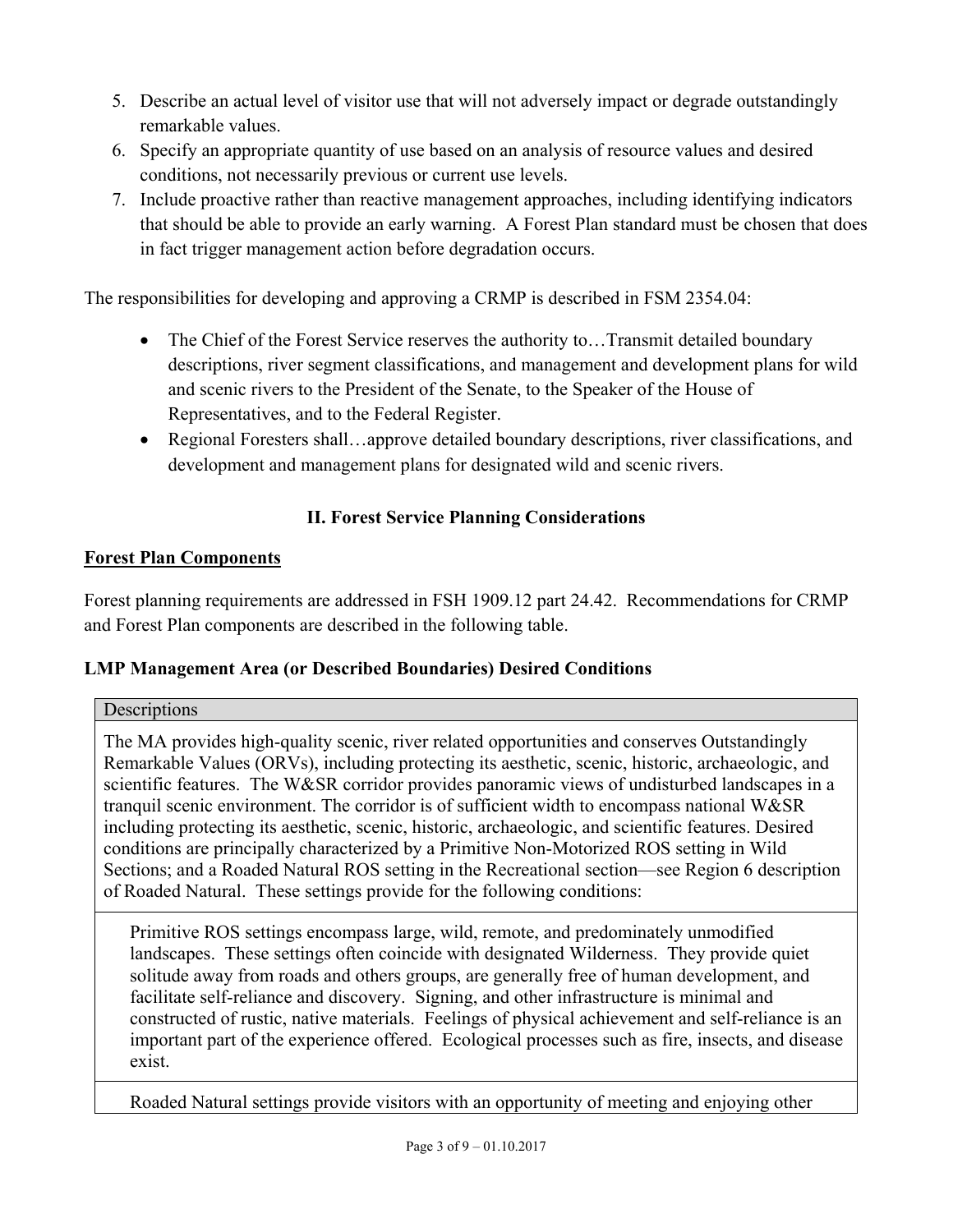visitors and of being isolated from the sights and sounds of other people. Visitors have the opportunity to interact with the natural environment, but the risk and challenge associated with the previous setting is not present. Both motorized and nonmotorized forms of recreation take place. Camping and parking facilities may be present where determined that such use does not substantially interfere with protecting ORVs.

## **LMP MA Standards or Guidelines**

Descriptions - See FSM 1110.8 for Degree of Compliance or Restriction "Helping Verbs" and "Mood of Verb" Definitions

#### **Scenery Management**

Manage the river waterway as a concern level 1 travel route. Resource management actions must meet a Scenic Integrity Level of Very High or High.

#### **Recreation Management**

Resource manage actions and allowed uses must be compatible with maintaining or achieving Primitive ROS class settings in Wild sections and Roaded Natural ROS class in the Recreation section—see Region 6 description of Roaded Natural.

#### **Special Uses Management**

The number of permittees issued permits and service days will not be increased.

### **Vegetation Management**

Vegetation may be managed to enhance W&SR values, such as to provide vistas to view surrounding landscapes and to conserve natural resources.

Vegetation may be managed to maintain or improve threatened, endangered, and sensitive species habitat.

Rangelands and riparian areas where affected by livestock use must be maintained in a Proper Functioning Condition.

#### **Cultural and Historic Resources Management**

Protect cultural and historic resources.

**Fire Suppression** 

Fire suppression activities should apply the Minimum Impact Suppression Tactics Implementation Guidelines.

#### **Other Uses Considerations**

Other uses that could conflict with the ORVs may be allowed only where there is a determination that the other use would not substantially interfere with protecting ORVs, including protecting its aesthetic, scenic, historic, archaeologic, and scientific features.

## **III. Comprehensive Planning Relationship to NEPA**

This section reviews several aspects of the CEQ regulations for implementing  $NEPA<sup>1</sup>$  for addressing Wild and Scenic Rivers in CRMP and land management planning.

<sup>1</sup> <sup>1</sup>40 CFR 1500-1508.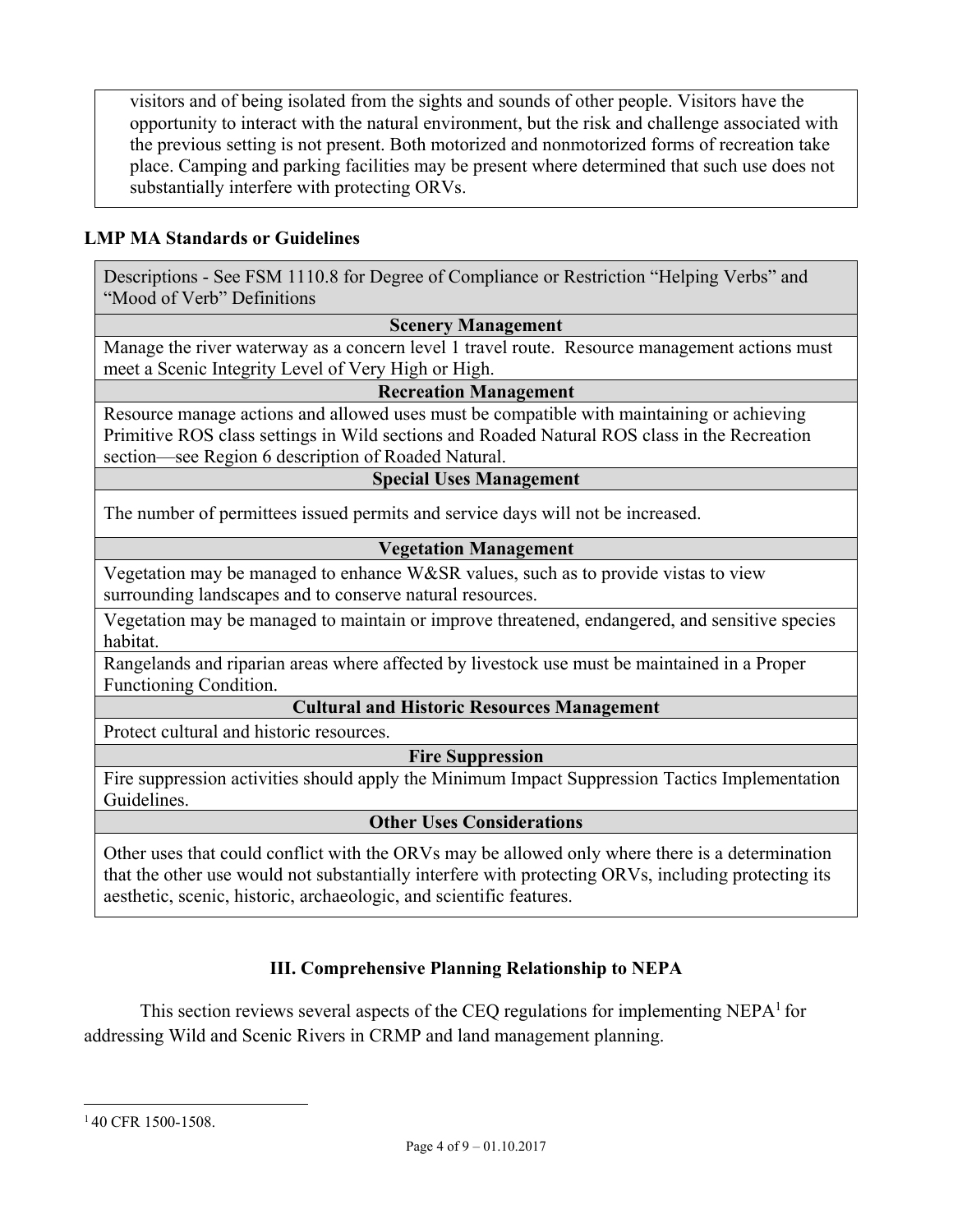## **A. Relationship of NEPA to Comprehensive Planning**

NEPA is designed to promote consideration of potential effects on the human environment<sup>2</sup> that would result from proposed Federal agency actions, and to provide the public and decision makers with useful information regarding reasonable alternatives<sup>3</sup> and mitigation measures to improve the environmental outcomes of Federal agency actions. NEPA ensures that the environmental effects of proposed actions are taken into account before decisions are made and informs the public of significant environmental effects of proposed Federal agency actions, promoting transparency and accountability concerning Federal actions that may significantly affect the quality of the human environment. NEPA reviews should identify measures to avoid, minimize, or mitigate adverse effects of Federal agency actions. Better analysis and decisions are the ultimate goal of the NEPA process.<sup>4</sup>

NEPA document(s) that support a Comprehensive Plan will analyze the effects of a range of alternatives, often covering multiple topics, including but not limited to visual quality, ROS, and user capacities. A Comprehensive Plan and supporting NEPA decision documents will typically establish goals, desired conditions, allowable uses, standards (thresholds), guidelines, and the conditions under which uses are allowed for a discreet geographic area or linear landscape. NEPA decision documents should provide addition information and support the thought process used to implement, revise, or amend a Comprehensive Plan.

The CEQ regulations require that NEPA decision-making processes provide for thoughtful, rigorous evaluation of reasonable options within the scope of the proposed decisions. The decision process involves interested and affected individuals, groups, and governments. The "early and often" interactions that the NEPA suggests in establishing the scope of the proposed actions considered in a Comprehensive Plan are especially important when identifying significant resources to be preserved; and establishing scenic integrity levels, ROS class settings, and capacities for the management corridor.

## **B. Establishment of the Purpose and Need for Action**

A NEPA document must provide the framework for the purpose and need for action and for the decisions to be made of identifying the management corridor and establishing scenic integrity levels, ROS class settings, and user capacities. A Comprehensive Plan should establish desired conditions, including the Outstandingly Remarkable Values as well as key resource indicators and thresholds that prevent degradation. The outcome of addressing these considerations will facilitate describing the "affected environment" part of the NEPA process.

 $\overline{a}$ <sup>2</sup> 40 CFR 1508.14 - 'Human environment' shall be interpreted comprehensively to include the natural and physical environment and the relationship of people with that environment.

<sup>&</sup>lt;sup>3</sup> 40 CFR 1508.25(b) - Alternatives, which include: (1) No action alternative. (2) Other reasonable courses of actions. (3) Mitigation measures (not in the proposed action).

<sup>&</sup>lt;sup>4</sup> 40 CFR 1500.1(c) - Ultimately, of course, it is not better documents but better decisions that count. NEPA's purpose is not to generate paperwork—even excellent paperwork—but to foster excellent action. The NEPA process is intended to help public officials make decisions that are based on understanding of environmental consequences, and take actions that protect, restore, and enhance the environment.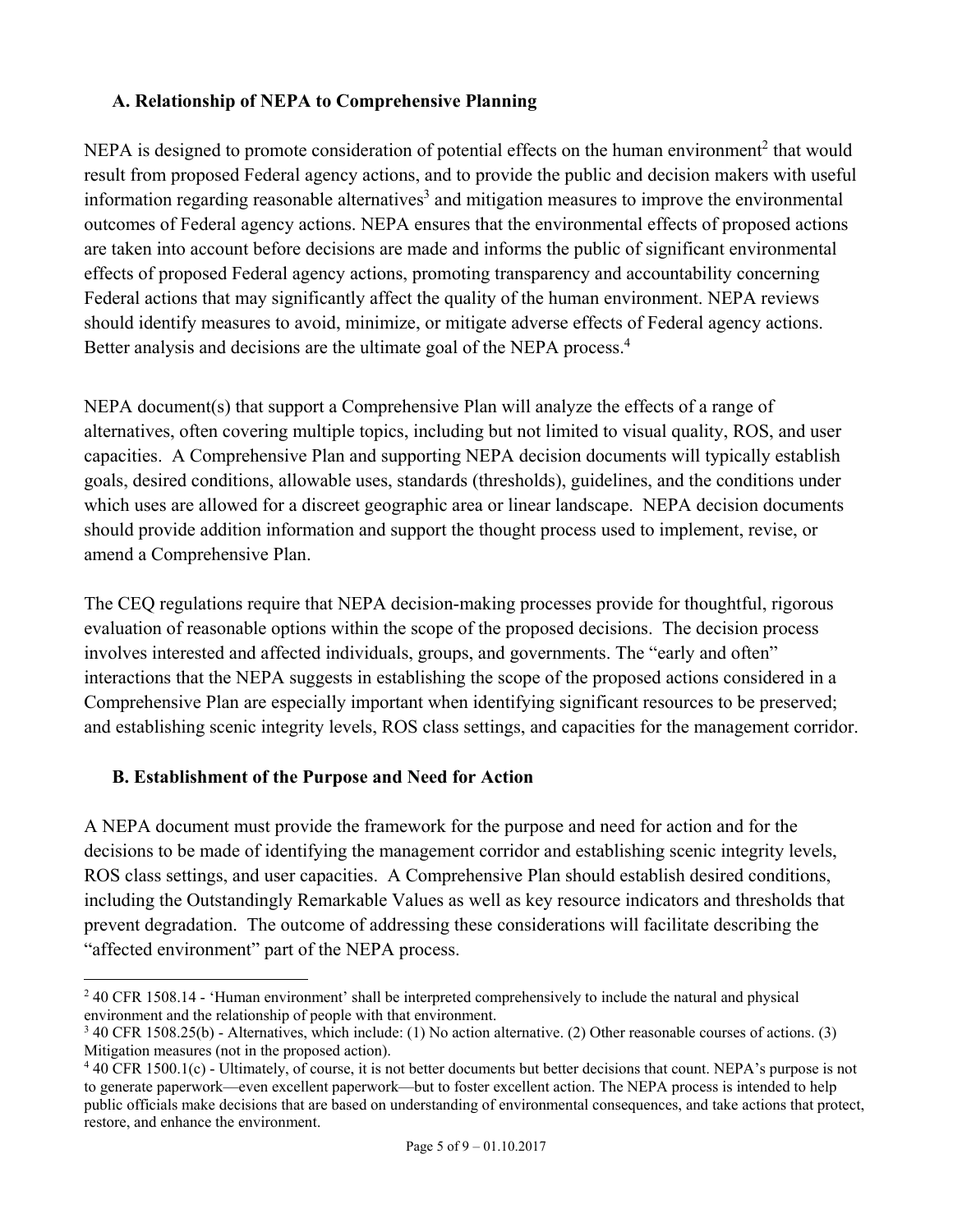The "need for action" (or change) is based upon a comparison of the baseline conditions and desired conditions. This comparison establishes both the "scope" of and the "need" for action.

The "scope" of and the "need" for the proposed actions establish the basis for determining the reasonable range of alternatives. The purpose and need description represents the "problem to be solved." Defining the scope appropriately (and refining as necessary through the early steps of the NEPA process) improves the overall efficacy of the NEPA document. How broadly or narrowly the scope is described affects the range of reasonable alternatives that can meet the need, which in turn affects how well the range of alternatives and the selected alternative respond to this need.

## **C**. **Identify Proposed Actions and a Reasonable Range of Alternatives**

The identification and evaluation of alternative ways of meeting the purpose and need of the proposed action is the heart of the NEPA analysis. The lead agency or agencies must, "objectively evaluate all reasonable alternatives, and for alternatives which were eliminated from detailed study, briefly discuss the reasons for their having been eliminated." Reasonable alternatives are those that substantially meet the agency's purpose and need. If the agency is considering an application for a permit or other federal approval, the agency must still consider all reasonable alternatives. Reasonable alternatives include those that are practical or feasible from the technical and economic standpoint and using common sense, rather than simply desirable from the standpoint of the applicant. Agencies are obligated to evaluate all reasonable alternatives or a range of reasonable alternatives in enough detail so that a reader can compare and contrast the environmental effects of the various alternatives.

Components of a proposed action in land management planning may include the identification of the management corridor and will likely include the establishment of scenic integrity levels, ROS class, and user capacities for the Wild and Scenic River. The conditions under which a variety of uses are allowed may be labeled as thresholds, standards and guidelines, or other terminology. In regards to addressing scenic integrity, recreation opportunities, and user capacities, this step requires that these use conditions be expressed in terms of thresholds that will prevent degradation of W&SR values.

Distinguish early in the process the importance of certain allowable uses or the conditions of those uses in protecting NST values (avoiding, reducing, or eliminating degradation), and/or enhancing values. Besides providing a clear logic track for the decisions made regarding scenic integrity, recreation opportunities, and user capacities, this will also help to identify elements that may need monitoring.

Managed and allowable uses and conditions of use may be either common to all alternatives or may vary by alternative. Managed and allowable uses or conditions of use that would be the same for all alternatives should be identified early in the NEPA process, along with a clear rationale for why those uses or conditions of use would be common to all alternatives. For example, conditions of use could protect Threatened and Endangered Species. Commonalities may also include existing uses or conditions not shown to have an adverse effect on W&SR values (or that otherwise already meet the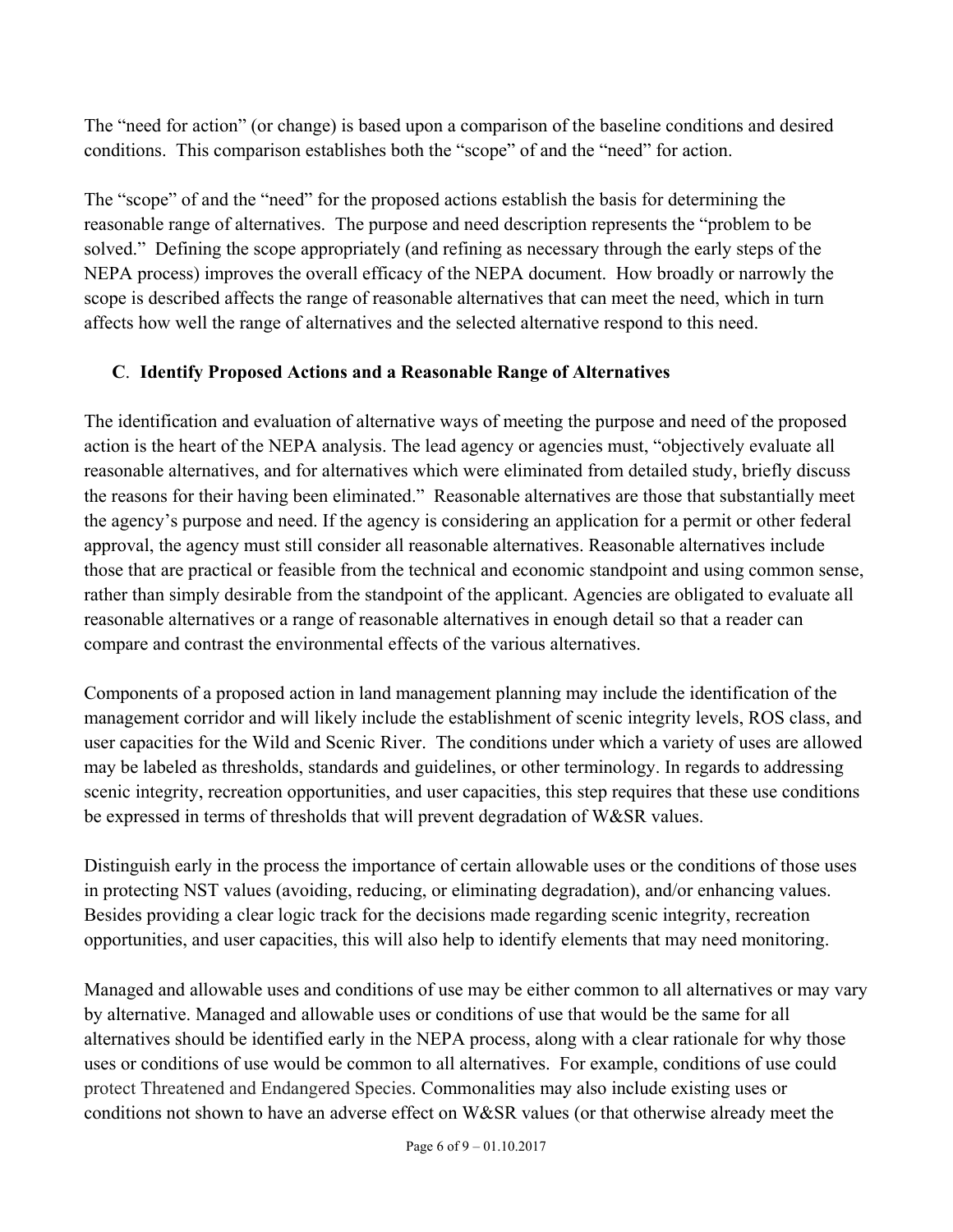purpose and need for action). $5$ 

CEQ regulations also provide guidance regarding the agency's scope of actions. Aspects of an action that are inter-related (e.g., the kinds and amounts of use and the facilities that support that use) should be considered during this process.<sup>6</sup> If the purpose and need for action suggest a change from the existing condition, or if there are unresolved conflicts regarding alternative uses of resources, then a "hard look" at a reasonable range of alternatives will be needed.<sup>7</sup>

NEPA documents should explain the timeframe within which future actions would be taken. Be clear

about whether NEPA decisions are being made to authorize certain actions when the Comprehensive Plan is completed without further decision process needed, or whether decisions about actions contemplated within the life of the Comprehensive Plan would be authorized at a later time. The latter approach is typically used in broad "programmatic" NEPA documents and subsequent site-specific documents that may be tiered to the larger document.<sup>8</sup>

Consider the following when determining whether visual quality, recreation setting, or user capacity actions identified in the Comprehensive Plan are also NEPA decisions (1) made upon Comprehensive Plan completion or (2) authorized later in time:

• Whether the action is part of an "adaptive" management" decision. The term "adaptive management" is sometimes used by agencies to describe a range of different actions that managers may take resulting from one NEPA decision to respond to changing conditions during implementation or uncertain outcomes of implementing the decision. To authorize future adaptive action, the NEPA

"Adaptive Management" Adaptive management is an "if this… then that" approach. If "this" condition exists (in this example for two consecutive years), then "that" action would be taken (in this case a suite of actions, with an ultimate limit on group sizes and campsite closures). To automatically authorize one or more of the actions proposed to reduce the effects of human use, the environmental impacts of those actions must be addressed in the authorizing NEPA document. The Forest Service describes, "The proposed action and one or more alternatives to the proposed action may include adaptive management. An adaptive management proposal or alternative must clearly identify the adjustment(s) that may be made when monitoring during project implementation indicates that the action is not having its intended effect, or is causing unintended and undesirable effects. The EIS [or EA] must disclose not only the effects of the proposed action or alternative but also the effect of the adjustment. Such proposal or alternative must also describe the monitoring that would take place to inform the responsible official during implementation whether the action is having its intended effect."

 $\overline{a}$ 

<sup>5</sup> 40 CFR 1502.14(a)

<sup>6</sup> 40 CFR 1508.23; 1508.25

<sup>7</sup> 40 CFR 1508.25

<sup>8</sup> 40 CFR 1500.4(i); 1502.20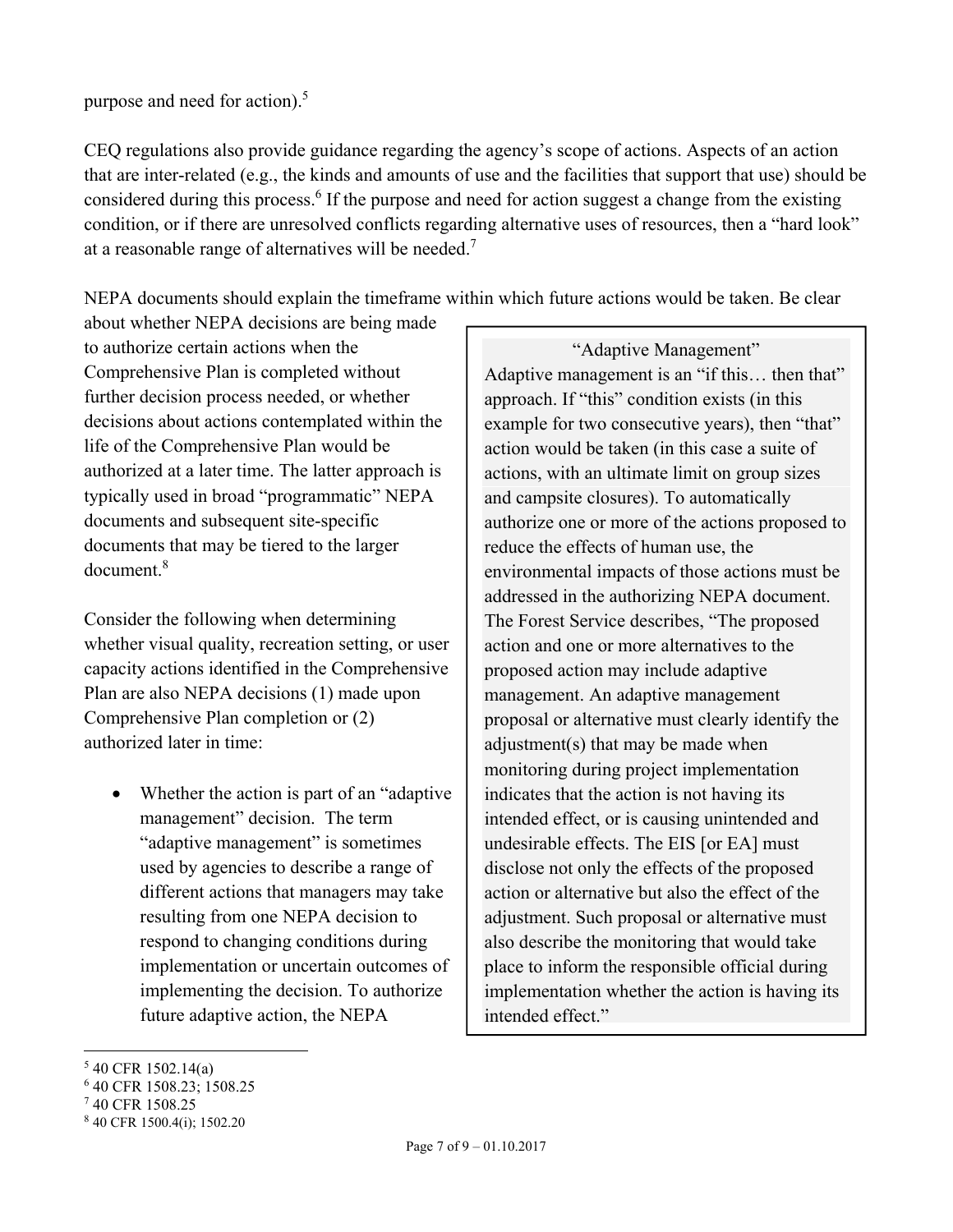document describes when, where and how an action would take place, and when, where, and how the decision might be adapted or changed to accommodate changes in conditions or actual outcomes of the original action.

- Whether the action is ripe for decision. Actions are considered "ripe for decision" when the agency has identified a proposal it is prepared to make a decision on and the effects can be meaningfully analyzed.<sup>9</sup> However, NEPA processes allow for emergency actions where substantially degradation is probable or occurring.
- If all or parts of the future "adaptive" actions identified in a Comprehensive Plan are not ripe for a NEPA decision, the NEPA document should discuss why they are not ripe for a decision at this time. Additionally, the NEPA document should describe the why adaptive action is needed, and the expected process used to make a final decision on those future actions.

# **D. Analyze the Effects of the Proposed Action and Alternatives**

 Forest Service "…recreation planning and management tools that shape the recreation program include the Recreation opportunity spectrum (ROS) [and] Scenery management system… These tools are used to define existing conditions, describe desired conditions, and monitor change. These tools, along with overarching guidance at the national, Department, and Agency levels, serve as the context by which individual national forests and grasslands engage with their communities. In doing so, the unit's recreation-related and amenity-based assets are considered and integrated with a vision for the future that is sustainable and that the unit is uniquely poised to provide. As the current planning rule procedures related to recreation are quite general, these tools contribute to consistency in recreation planning across NFS units. The recreation opportunity spectrum has been an effective land management planning tool since 1982. The recreation opportunity spectrum is a framework for identifying, classifying, planning, and managing a range of recreation settings. The setting, activity, and opportunity for obtaining experience are arranged along a spectrum of classes from primitive to urban. In each setting, a range of activities is accommodated. For example, primitive settings accommodate primarily non-motorized uses, such as backpacking and hiking; whereas roaded settings (such as roaded natural) or rural settings accommodate motorized uses, such as driving for scenery or access for hunting. Through this framework, planners compare the relative tradeoffs of how different patterns of settings across the landscape would accommodate (or not accommodate) recreational preferences, opportunities, and impacts (programmatic indirect environmental effects) with other multiple uses. The scenery management system provides a vocabulary for managing scenery and a systematic approach for determining the relative value and importance of scenery in an NFS unit. The system is used in the context of ecosystem management to inventory and analyze scenery, to assist in establishment of overall resource goals and objectives, to monitor the scenic resource, and to ensure high-quality scenery for future generations" (Forest Service Planning Rule, PEIS, page 209).

 Effects on scenic integrity, ROS class conditions, and user capacities will generally be based on analysis of the effects of the allowable uses and conditions of use on W&SR values that are included in the proposed action and each alternative in the NEPA document. This outcome is also a specific

 $\overline{a}$ 9 40 CFR 1508.22